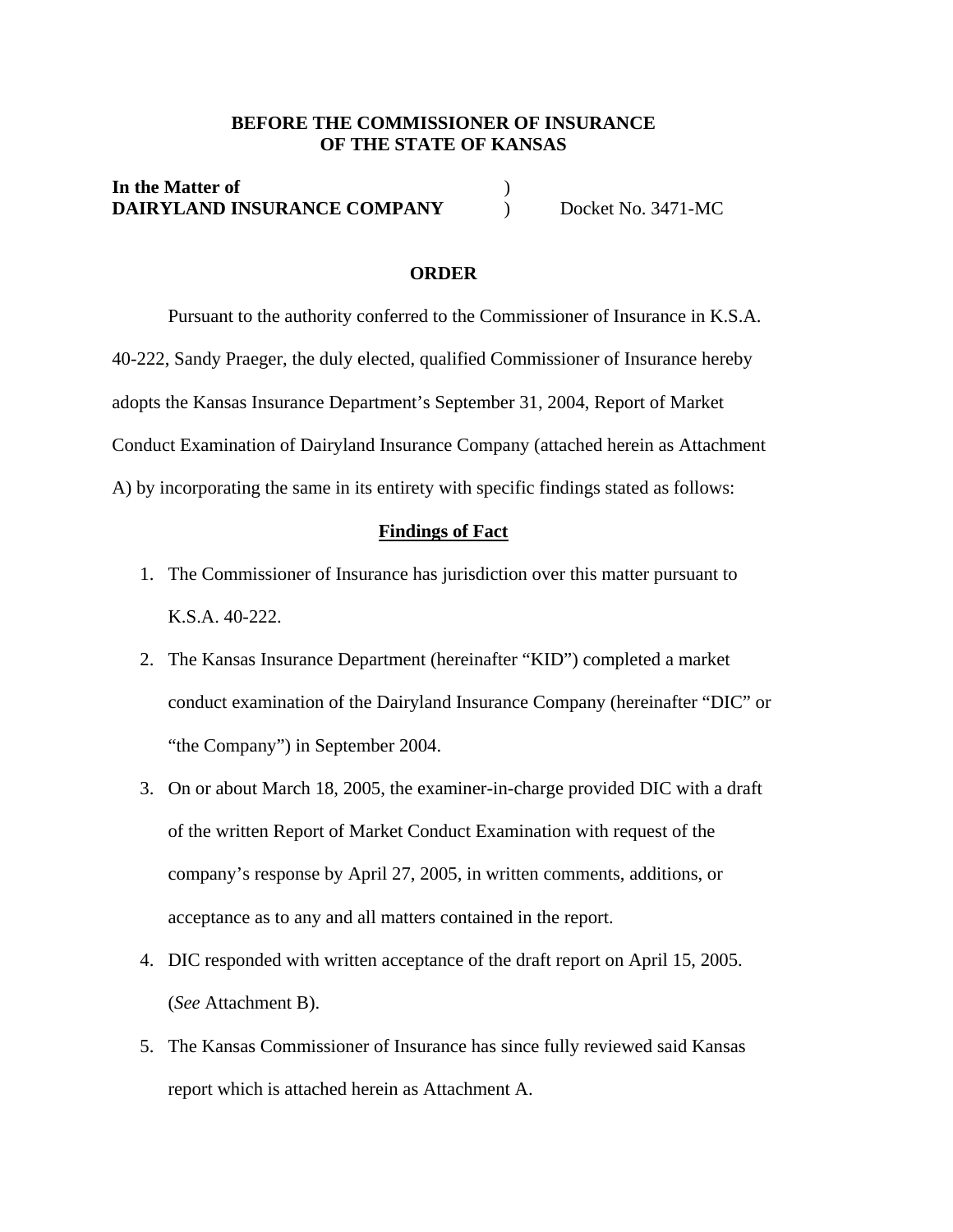- 6. DIC failed to log compliant dispositions or the date of such dispositions in its complaint register during the relevant time period pertinent to the market examination.
- 7. DIC failed to file the driver classification underwriting rule defining how the company classifies the vehicle on a policy when there is more than one driver.
- 8. In two separate incidents, DIC failed to notify the insured that, although the two auto policy non-renewals were due to the agent no longer being appointed by the company, DIC was in fact willing to renew the said policies.

## **Applicable Law**

9. K.S.A. 40-2404 states, in pertinent part:

The following are hereby defined as unfair methods of competition and unfair or deceptive acts or practices in the business of insurance: . . .

(10) *Failure to maintain complaint handling procedures.* Failure of any person, who is an insurer on an insurance policy, to maintain a complete record of all the complaints which it has received since the date of its last examination under K.S.A. 40-222, and amendments thereto; but no such records shall be required for complaints received prior to the effective date of this act. The record shall indicate the total number of complaints, their classification by line of insurance, the nature of each complaint, the disposition of the complaints, the date each complaint was originally received by the insurer and the date of final disposition of each complaint. For purposes of this subsection, 'complaint' means any written communication primarily expressing a grievance related to the acts and practices set out in this section.

K.S.A. 40-2404(10).

## 10. K.S.A. 40-955 states, in pertinent part:

(a) Every insurer shall file with the commissioner . . ., every manual of classifications, rules and rates, every rating plan, policy form and every modification of any of the foregoing which it proposes to use. Every such filing shall indicate the proposed effective date and the character and extent of the coverage contemplated and shall be accompanied by the information upon

 $\Box$  . The contribution of the contribution of the contribution of the contribution of the contribution of the contribution of the contribution of the contribution of the contribution of the contribution of the contributi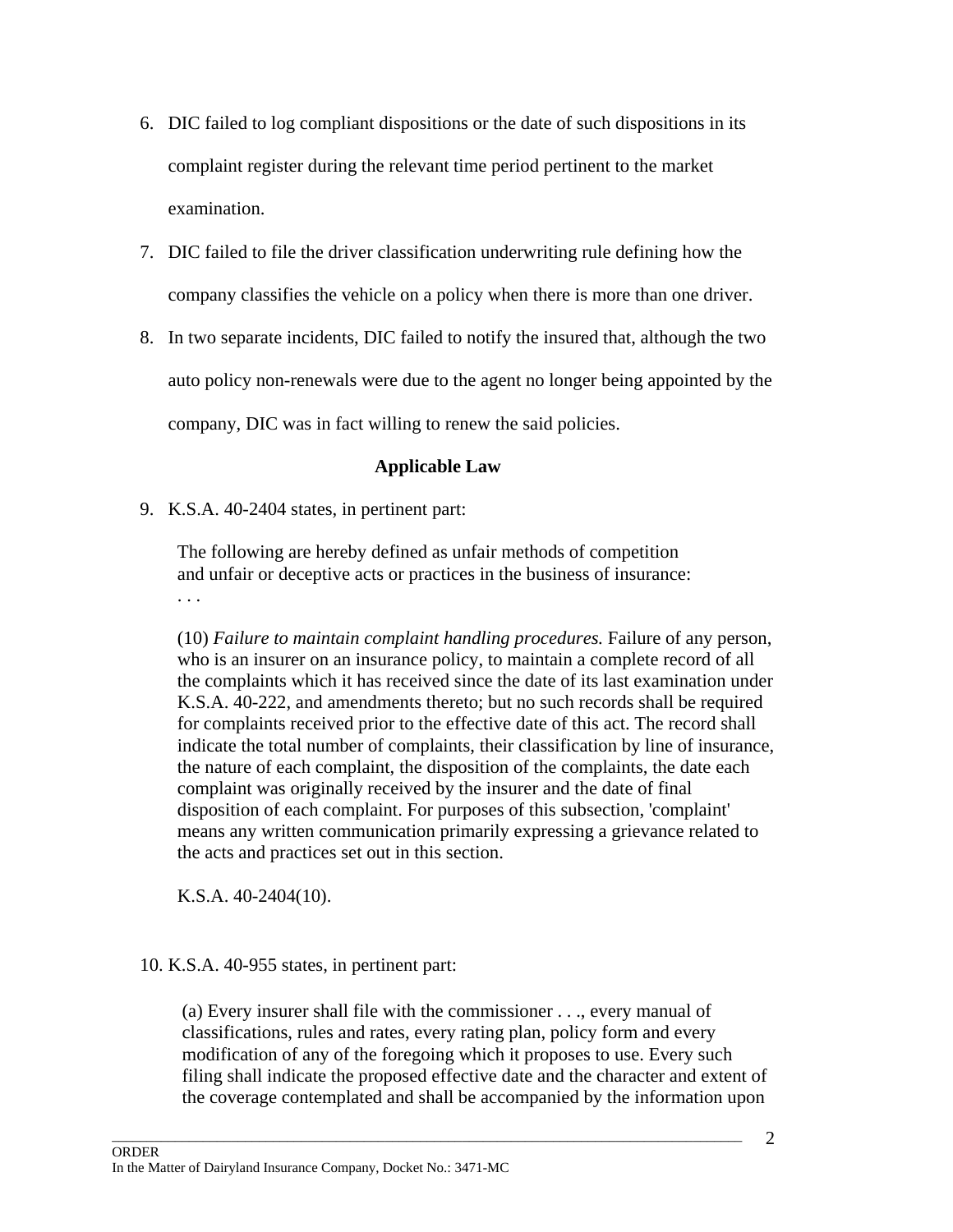which the insurer supports the filings. A filing and any supporting information shall be open to public inspection after it is filed with the commissioner. An insurer may satisfy its obligations to make such filings by authorizing the commissioner to accept on its behalf the filings made by a licensed rating organization or another insurer. Nothing contained in this act shall be construed to require any insurer to become a member or subscriber of any rating organization.

K.S.A. 40-955(a).

11. K.S.A 40-276a states, in pertinent part:

(a) Any insurance company that denies renewal of an automobile liability insurance policy in this state shall give at least 30 days written notice to the named insured, at his last known address, or cause such notice to be given by a licensed agent of its intention not to renew such policy. No insurance company shall deny the renewal of an automobile liability insurance policy except in one or more of the following circumstances or as permitted in subsection (b):

. . .

(6) when any of the reasons specified as reasons for cancellation in K.S.A. 40-277 are existent, except that (A) when failure to renew is based upon termination of agency contract, obligation to renew will be satisfied if the insurer has manifested its willingness to renew, and (B) obligation to renew is terminated on the effective date of any other automobile liability insurance procured by the named insured with respect to any automobile designated in both policies.

### **Conclusion**

Based upon the Findings of Fact and Applicable Law enumerated in paragraphs

#1 through #11 above,

## **IT IS, THEREFORE, ORDERED BY THE COMMISSIONER OF INSURANCE:**

 $\Box$  . The contribution of the contribution of the contribution of the contribution of the contribution of the contribution of the contribution of the contribution of the contribution of the contribution of the contributi

a. The Kansas Insurance Department's September 30, 2004, Report of

Market Conduct Examination of Dairyland Insurance Company

is herein adopted in its entirety.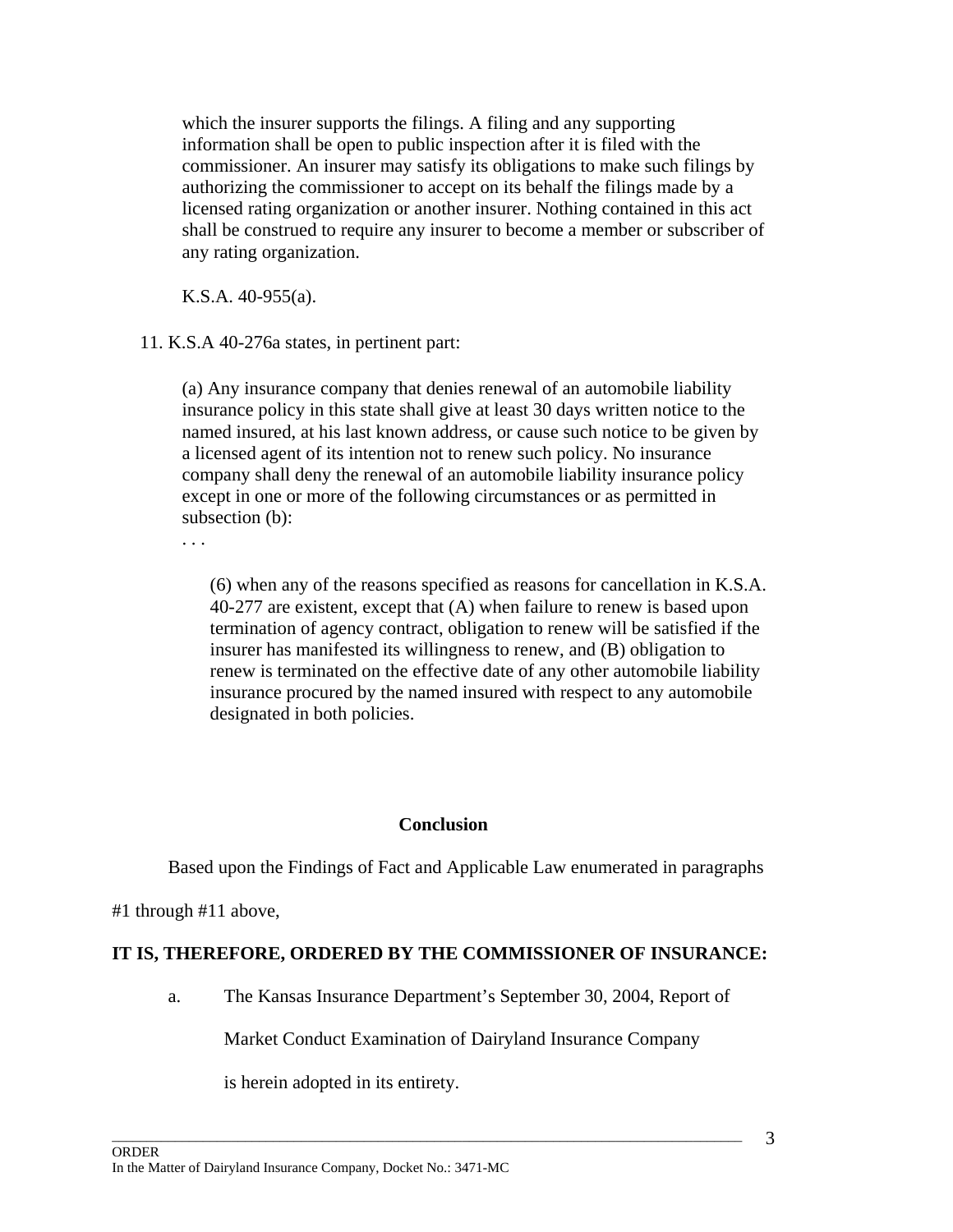- b. DIC shall update its system of logging complaints into a register capturing all items required by K.S.A. 40-2404(10). Within thirty (30) days from the date of this Order, DIC is directed hereby to submit to KID a detailed plan for updating the said system with full statutory compliance and specific reference to complaint disposition and the date of such disposition. DIC has complied with this requirement.
- c. Within Ten (10) calendar days from the date of this Order, DIC shall immediately file its driver classification underwriting rule defining how the company classifies the vehicles on a policy when more than one driver is involved. Specifically, DIC is hereby directed to comply with this requirement regarding its underwriting classification rule stating: "[e]ach operator is rated separately. . . If more than one single car policy and/or multi-car policies in household, rate highest rated operator on the vehicle developing the highest premium, second highest rated operator to second highest rated vehicle, etc." DIC has complied with this requirement.
- d. Within thirty (30) days from the date of this Order, DIC shall update the wording on its non-renewal notices to include a phone number which the insured may call to obtain the name of a local agent in order to continue coverage if desired. DIC has complied with this requirement.

 $\Box$  . The contribution of the contribution of the contribution of the contribution of the contribution of the contribution of the contribution of the contribution of the contribution of the contribution of the contributi

4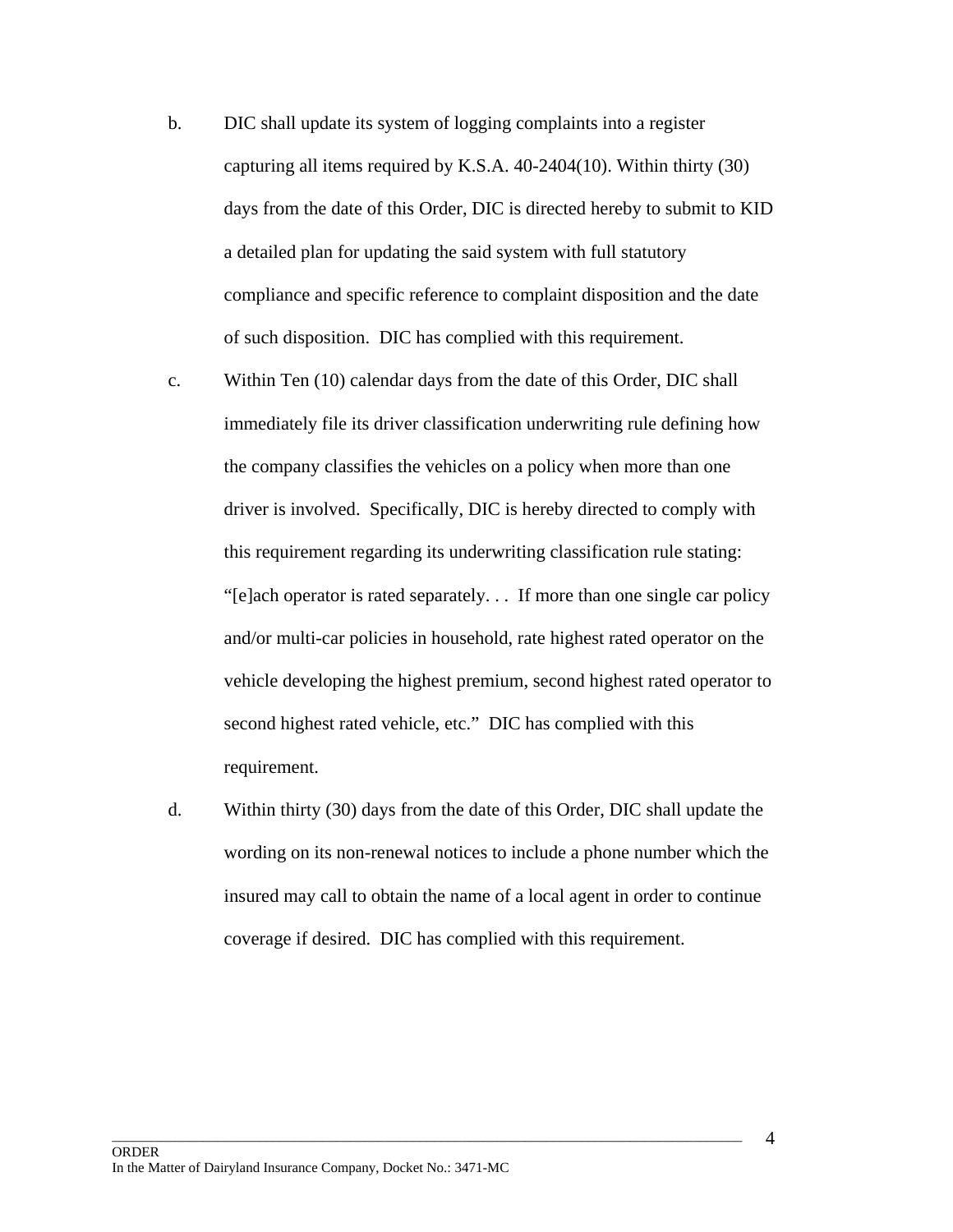# **IT IS SO ORDERED THIS 13th DAY OF JULY, 2005, IN THE CITY OF TOPEKA, COUNTY OF SHAWNEE, STATE OF KANSAS.**



 $\angle$ s/ Sandy Praeger $\angle$ Sandy Praeger Commissioner of Insurance

 $\frac{1}{s}$  John W. Campbell John W. Campbell General Counsel

## **CERTIFICATE OF SERVICE**

 The undersigned hereby certifies that he served the above and foregoing Order on this \_14th\_ day of \_\_\_July\_\_\_, 2005, by causing the same to be deposited in the United States Mail, registered mail with return-receipt requested postage prepaid, addressed to the following:

Mrs. Sue Phillips Dir. of Privacy and Corporate compliance Dairyland Insurance Company 1800 North Point Drive Stevens Point, WI 54481

> $\angle$ s/ Hsingkan Chiang Hsingkan Chiang, Staff Attorney

# **NOTICE OF RIGHTS**

 Dairyland Insurance Company. ("DIC") is entitled to a hearing pursuant to K.S.A. §77-537, the Kansas Administrative Procedure Act. If DIC desires a hearing, the company must file a written request for a hearing with:

 $\Box$  . The contribution of the contribution of the contribution of the contribution of the contribution of the contribution of the contribution of the contribution of the contribution of the contribution of the contributi

John W. Campbell, General Counsel Kansas Insurance Department 420 S.W.  $9<sup>th</sup>$  Street Topeka, Kansas 66612